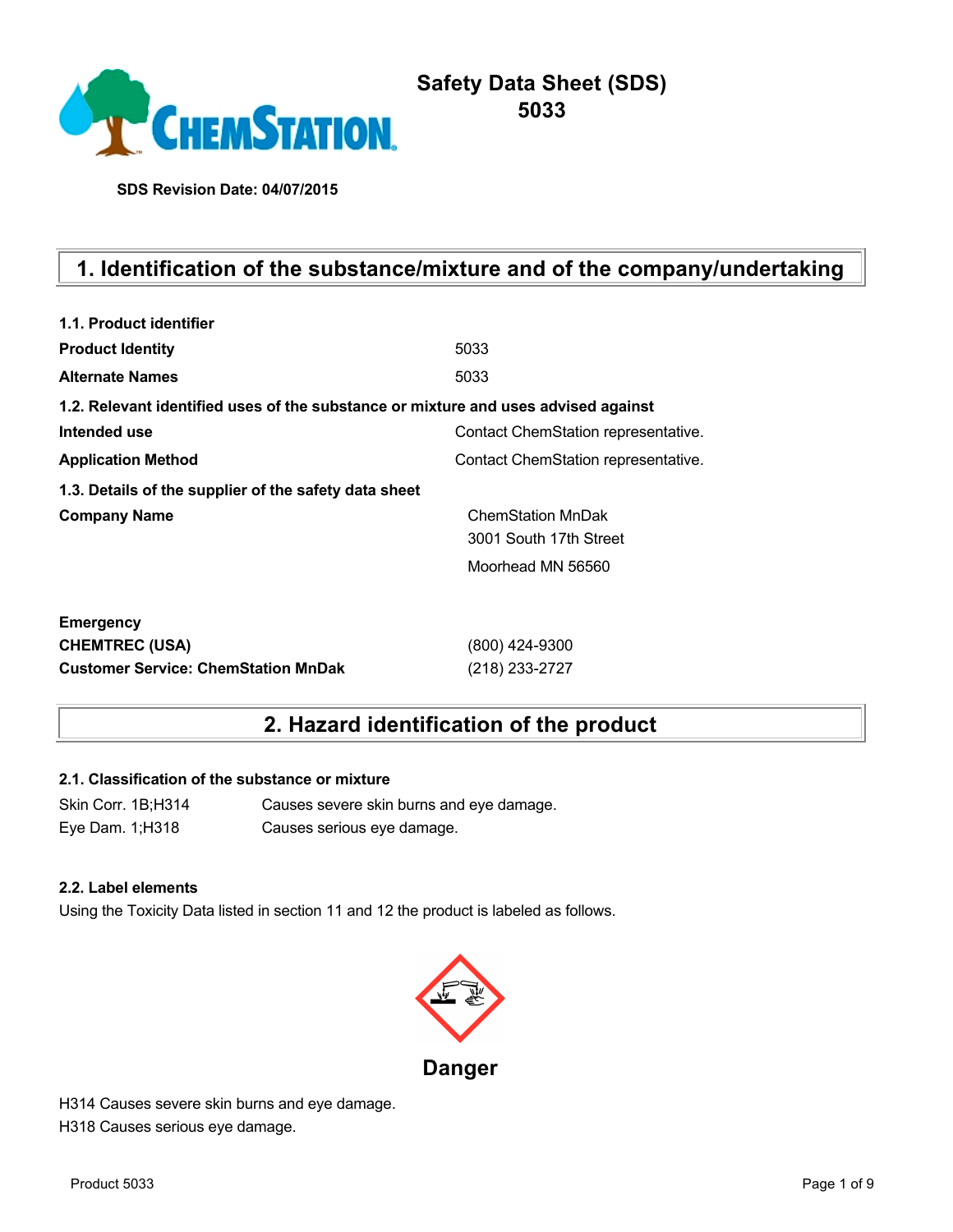## **[Prevention]:**

P260 Do not breathe mist / vapors / spray.

P264 Wash thoroughly after handling.

P280 Wear protective gloves / eye protection / face protection.

## **[Response]:**

P301+330+331 IF SWALLOWED: Rinse mouth. Do NOT induce vomiting.

P303+361+353 IF ON SKIN (or hair): Remove / Take off immediately all contaminated clothing. Rinse skin with water / shower.

P304+340 IF INHALED: Remove victim to fresh air and keep at rest in a position comfortable for breathing.

P305+351+338 IF IN EYES: Rinse continuously with water for several minutes. Remove contact lenses if present and easy to do - continue rinsing.

P310 Immediately call a POISON CENTER or doctor / physician.

P363 Wash contaminated clothing before reuse.

### **[Storage]:**

P405 Store locked up.

### **[Disposal]:**

P501 Dispose of contents / container in accordance with local / national regulations.

# **3. Composition/information on ingredients**

This product contains the following substances that present a hazard within the meaning of the relevant State and Federal Hazardous Substances regulations.

| Ingredient/Chemical Designations                            | Weight %   | <b>GHS Classification</b>                                                                              | <b>Notes</b> |
|-------------------------------------------------------------|------------|--------------------------------------------------------------------------------------------------------|--------------|
| Sodium hydroxide<br>CAS Number: 0001310-73-2                | $1.0 - 10$ | Skin Corr. 1A:H314<br>Acute Tox. 4:H312                                                                | [1][2]       |
| longchain alcohol alkoxylated<br>CAS Number: 0166736-08-9   | $1.0 - 10$ | Acute Tox. 4:H302<br><b>Eye Dam. 1;H318</b>                                                            | [1]          |
| Ethylene glycol monobutyl ether<br>CAS Number: 0000111-76-2 | $1.0 - 10$ | Acute Tox. 4;H332<br>Acute Tox. 4:H312<br>Acute Tox. 4:H302<br>Eve Irrit. 2:H319<br>Skin Irrit. 2:H315 | [1][2]       |

[1] Substance classified with a health or environmental hazard.

[2] Substance with a workplace exposure limit.

[3] PBT-substance or vPvB-substance.

\*The full texts of the phrases are shown in Section 16.

# **4. First aid measures**

### **4.1. Description of first aid measures**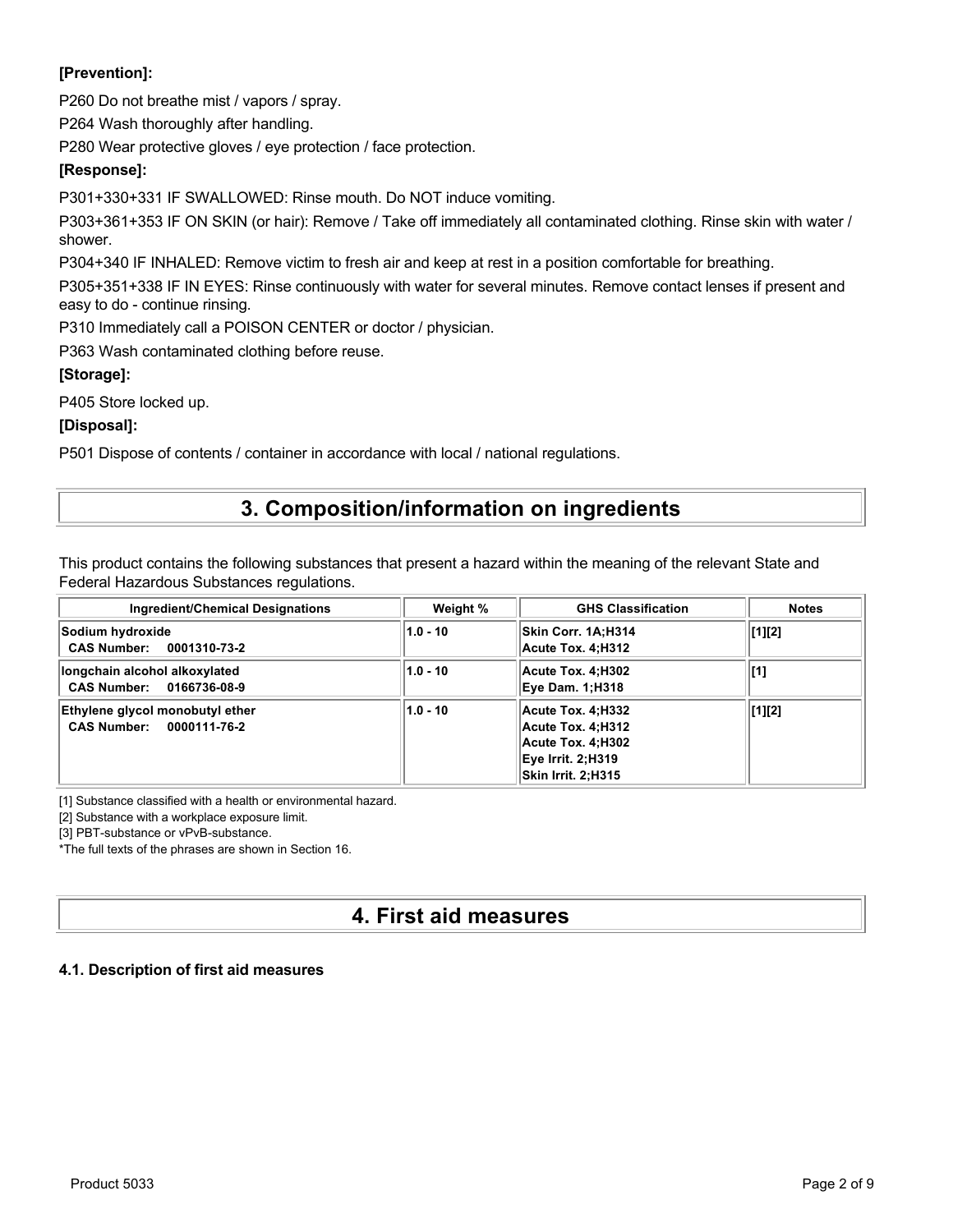| General           | Move victim to fresh air.<br>Call 911 or emergency medical service if deemed necessary.<br>Give artificial respiration if victim is not breathing.<br>Do not use mouth-to-mouth method if victim ingested or inhaled the substance; give artificial<br>respiration with the aid of a pocket mask equipped with a one-way valve or other proper<br>respiratory medical device.<br>Administer oxygen if breathing is difficult.<br>Remove and isolate contaminated clothing and shoes.<br>In case of contact with substance, immediately flush skin or eyes with running water for at<br>least 20 minutes.<br>For minor skin contact, avoid spreading material on unaffected skin.<br>Keep victim warm and quiet.<br>Effects of exposure (inhalation, ingestion or skin contact) to substance may be delayed.<br>Ensure that medical personnel are aware of the material(s) involved and take precautions to<br>protect themselves. |
|-------------------|-----------------------------------------------------------------------------------------------------------------------------------------------------------------------------------------------------------------------------------------------------------------------------------------------------------------------------------------------------------------------------------------------------------------------------------------------------------------------------------------------------------------------------------------------------------------------------------------------------------------------------------------------------------------------------------------------------------------------------------------------------------------------------------------------------------------------------------------------------------------------------------------------------------------------------------|
| <b>Inhalation</b> | Move victim to fresh air. Call emergency medical care. Apply artificial respiration if victim is<br>not breathing. Do not use mouth-to-mouth method if victim ingested or inhaled the<br>substance; induce artificial respiration with the aid of a pocket mask equipped with a one-way<br>valve or other proper respiratory medical device. Administer oxygen if breathing is difficult.                                                                                                                                                                                                                                                                                                                                                                                                                                                                                                                                         |
| <b>Eyes</b>       | Irrigate copiously with clean water for at least 15 minutes, holding the eyelids apart and seek<br>medical attention.                                                                                                                                                                                                                                                                                                                                                                                                                                                                                                                                                                                                                                                                                                                                                                                                             |
| <b>Skin</b>       | Remove contaminated clothing. Wash skin thoroughly with soap and water or use a<br>recognized skin cleanser.                                                                                                                                                                                                                                                                                                                                                                                                                                                                                                                                                                                                                                                                                                                                                                                                                      |
| Ingestion         | If swallowed obtain immediate medical attention. Keep at rest. Do NOT induce vomiting.                                                                                                                                                                                                                                                                                                                                                                                                                                                                                                                                                                                                                                                                                                                                                                                                                                            |
|                   | 4.2. Most important symptoms and effects, both acute and delayed                                                                                                                                                                                                                                                                                                                                                                                                                                                                                                                                                                                                                                                                                                                                                                                                                                                                  |
| <b>Overview</b>   | Effects of exposure (inhalation, ingestion or skin contact) to substance may be delayed. See<br>section 2 for further details.                                                                                                                                                                                                                                                                                                                                                                                                                                                                                                                                                                                                                                                                                                                                                                                                    |
| <b>Eyes</b>       | Causes serious eye damage.                                                                                                                                                                                                                                                                                                                                                                                                                                                                                                                                                                                                                                                                                                                                                                                                                                                                                                        |
| <b>Skin</b>       | Causes severe skin burns and eye damage.                                                                                                                                                                                                                                                                                                                                                                                                                                                                                                                                                                                                                                                                                                                                                                                                                                                                                          |
|                   |                                                                                                                                                                                                                                                                                                                                                                                                                                                                                                                                                                                                                                                                                                                                                                                                                                                                                                                                   |

# **5. Fire-fighting measures**

## **5.1. Extinguishing media**

Recommended extinguishing media; alcohol resistant foam, CO<sub>2</sub>, powder, water spray. Do not use; water jet.

## **5.2. Special hazards arising from the substance or mixture**

Hazardous decomposition: Hydrogen chloride and chlorine. Chlorine gas rate of decomposition increases with the concentration with temperatures above 85 degrees F (30C).

Do not breathe mist / vapors / spray.

### **5.3. Advice for fire-fighters**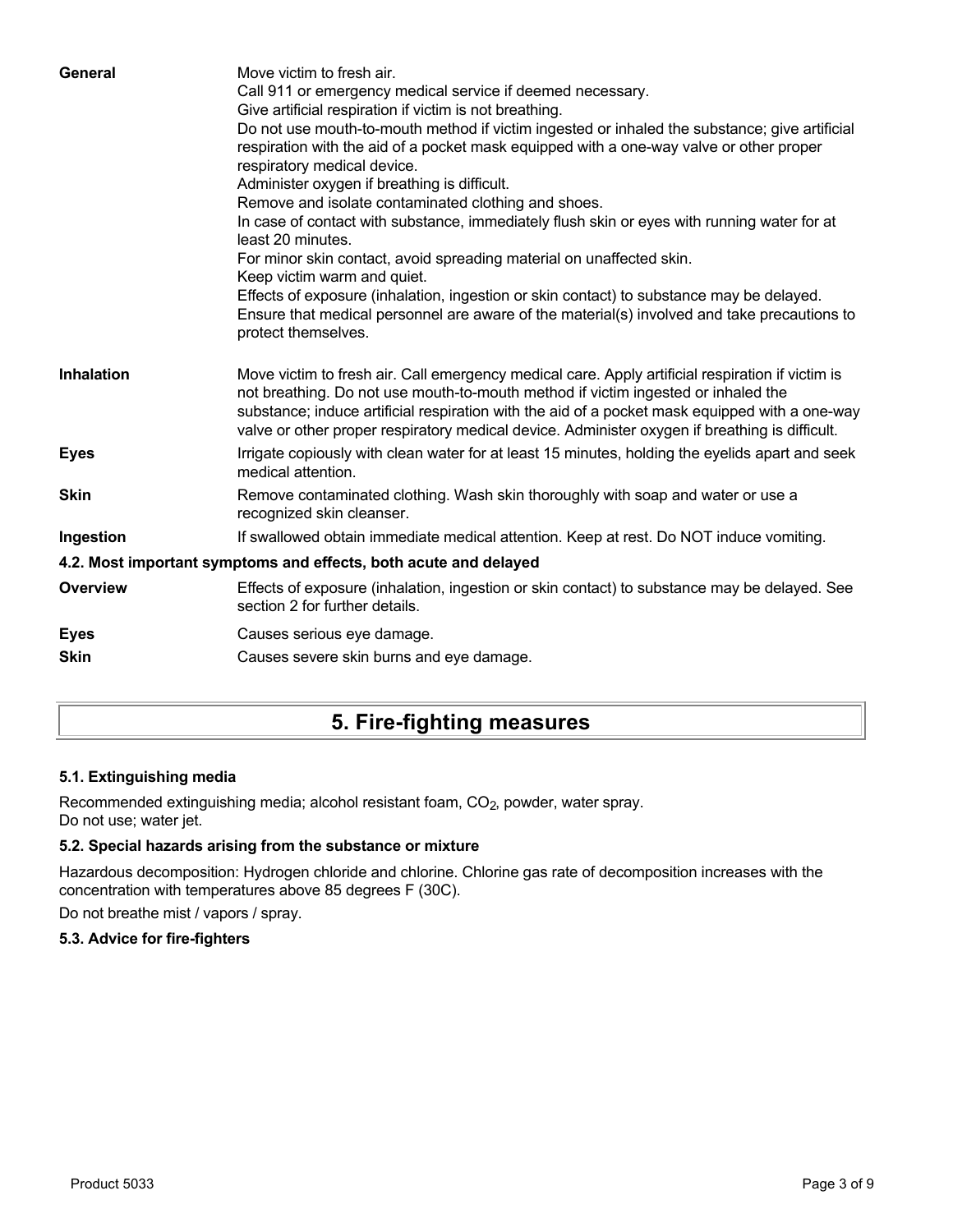Wear positive pressure self-contained breathing apparatus (SCBA).

Wear chemical protective clothing that is specifically recommended by the manufacturer. It may provide little or no thermal protection.

Non-combustible, substance itself does not burn but may decompose upon heating to produce corrosive and/or toxic fumes.

Some are oxidizers and may ignite combustibles (wood, paper, oil, clothing, etc.).

Contact with metals may evolve flammable hydrogen gas.

Containers may explode when heated.

**TOXIC**; inhalation, ingestion or skin contact with material may cause severe injury or death.

Contact with molten substance may cause severe burns to skin and eyes.

Avoid any skin contact.

Effects of contact or inhalation may be delayed.

Fire may produce irritating, corrosive and/or toxic gases.

Runoff from fire control or dilution water may be corrosive and/or toxic and cause pollution.

**ERG Guide No.** 154

# **6. Accidental release measures**

#### **6.1. Personal precautions, protective equipment and emergency procedures**

ELIMINATE all ignition sources (no smoking, flares, sparks or flames in immediate area).

Do not touch damaged containers or spilled material unless wearing appropriate protective clothing.

Stop leak if you can do it without risk.

Prevent entry into waterways, sewers, basements or confined areas.

Absorb or cover with dry earth, sand or other non-combustible material and transfer to containers.

DO NOT GET WATER INSIDE CONTAINERS.

#### **6.2. Environmental precautions**

Do not allow spills to enter drains or waterways.

Use good personal hygiene practices. Wash hands before eating, drinking, smoking or using toilet. Promptly remove soiled clothing and wash thoroughly before reuse.

#### **6.3. Methods and material for containment and cleaning up**

Keep unauthorized personnel away. Stay upwind. Keep out of low areas. Ventilate enclosed areas.

# **7. Handling and storage**

#### **7.1. Precautions for safe handling**

See section 2 for further details. - [Prevention]:

#### **7.2. Conditions for safe storage, including any incompatibilities**

Handle containers carefully to prevent damage and spillage.

Incompatible materials: Any acidic material, ammonia, urea, oxidizable materials and metals such as nickel, copper, tin, aluminum and iron.

See section 2 for further details. - [Storage]:

#### **7.3. Specific end use(s)**

#### No data available.

**8. Exposure controls and personal protection**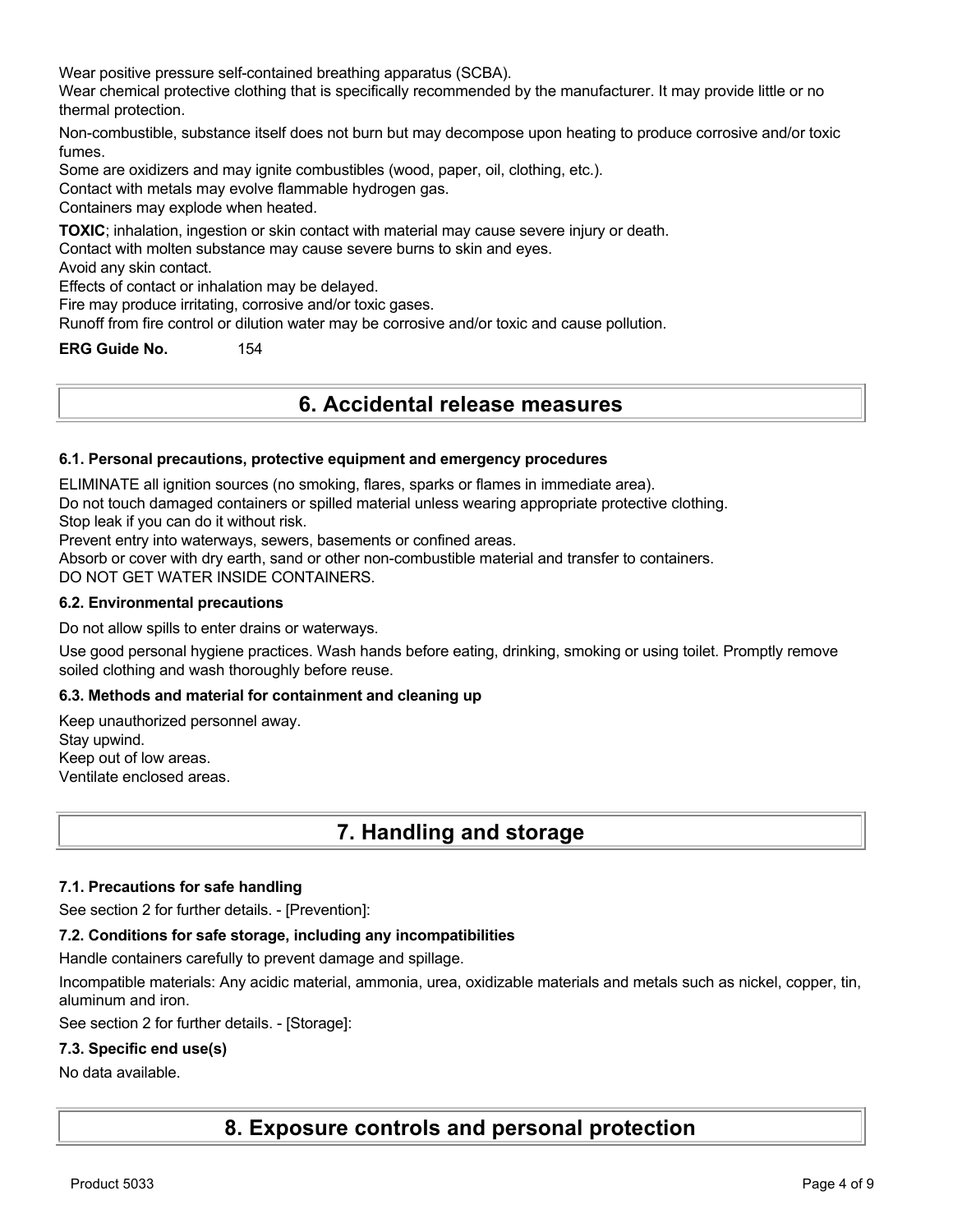# **8.1. Control parameters**

| <b>Exposure</b> |                                 |               |                               |
|-----------------|---------------------------------|---------------|-------------------------------|
| CAS No.         | Ingredient                      | <b>Source</b> | Value                         |
| 0000111-76-2    | Ethylene glycol monobutyl ether | <b>OSHA</b>   | TWA 50 ppm (240 mg/m3) [skin] |
|                 |                                 | ACGIH         | TWA: 20 ppmRevised 2003,      |
|                 |                                 | <b>NIOSH</b>  | TWA 5 ppm (24 mg/m3) [skin]   |
|                 |                                 | Supplier      | No Established Limit          |
| 0001310-73-2    | Sodium hydroxide                | <b>OSHA</b>   | TWA 2 mg/m3                   |
|                 |                                 | ACGIH         | Ceiling: 2 mg/m3              |
|                 |                                 | <b>NIOSH</b>  | $C2$ mg/m3                    |
|                 |                                 | Supplier      | No Established Limit          |
| 0166736-08-9    | longchain alcohol alkoxylated   | <b>OSHA</b>   | No Established Limit          |
|                 |                                 | ACGIH         | <b>No Established Limit</b>   |
|                 |                                 | <b>NIOSH</b>  | No Established Limit          |
|                 |                                 | Supplier      | No Established Limit          |

## **Carcinogen Data**

| <b>CAS No.</b> | Ingredient                      | Source      | Value                                                               |
|----------------|---------------------------------|-------------|---------------------------------------------------------------------|
| 0000111-76-2   | Ethylene glycol monobutyl ether | <b>OSHA</b> | Select Carcinogen: No                                               |
|                |                                 | <b>NTP</b>  | Known: No; Suspected: No                                            |
|                |                                 | <b>IARC</b> | Group 1: No: Group 2a: No: Group 2b: No: Group 3: Yes: Group 4: No: |
| 0001310-73-2   | Sodium hydroxide                | <b>OSHA</b> | Select Carcinogen: No                                               |
|                |                                 | <b>NTP</b>  | Known: No: Suspected: No                                            |
|                |                                 | <b>IARC</b> | Group 1: No: Group 2a: No: Group 2b: No: Group 3: No: Group 4: No:  |
| 0166736-08-9   | longchain alcohol alkoxylated   | <b>OSHA</b> | Select Carcinogen: No                                               |
|                |                                 | <b>NTP</b>  | Known: No: Suspected: No                                            |
|                |                                 | <b>IARC</b> | Group 1: No: Group 2a: No: Group 2b: No: Group 3: No: Group 4: No:  |

# **8.2. Exposure controls**

| <b>Respiratory</b>          | Use NIOSH/MSHA approved respirator, following manufacturer's recommendations when<br>concentrations exceed permissible exposure limits.                                                                                                                                                                                                |
|-----------------------------|----------------------------------------------------------------------------------------------------------------------------------------------------------------------------------------------------------------------------------------------------------------------------------------------------------------------------------------|
| <b>Eyes</b>                 | Wear safety glasses with side shields to protect the eyes. An eye wash station is suggested<br>as a good workplace practice.                                                                                                                                                                                                           |
| <b>Skin</b>                 | Chemical resistant clothing such as coveralls/apron boots should be worn. Chemical<br><b>Impervious Gloves</b>                                                                                                                                                                                                                         |
| <b>Engineering Controls</b> | Provide adequate ventilation. Where reasonably practicable this should be achieved by the<br>use of local exhaust ventilation and good general extraction. If these are not sufficient to<br>maintain concentrations of particulates and any vapor below occupational exposure limits<br>suitable respiratory protection must be worn. |
| <b>Other Work Practices</b> | Use good personal hygiene practices. Wash hands before eating, drinking, smoking or using<br>toilet. Promptly remove soiled clothing and wash thoroughly before reuse.                                                                                                                                                                 |

See section 2 for further details. - [Prevention]:

# **9. Physical and chemical properties**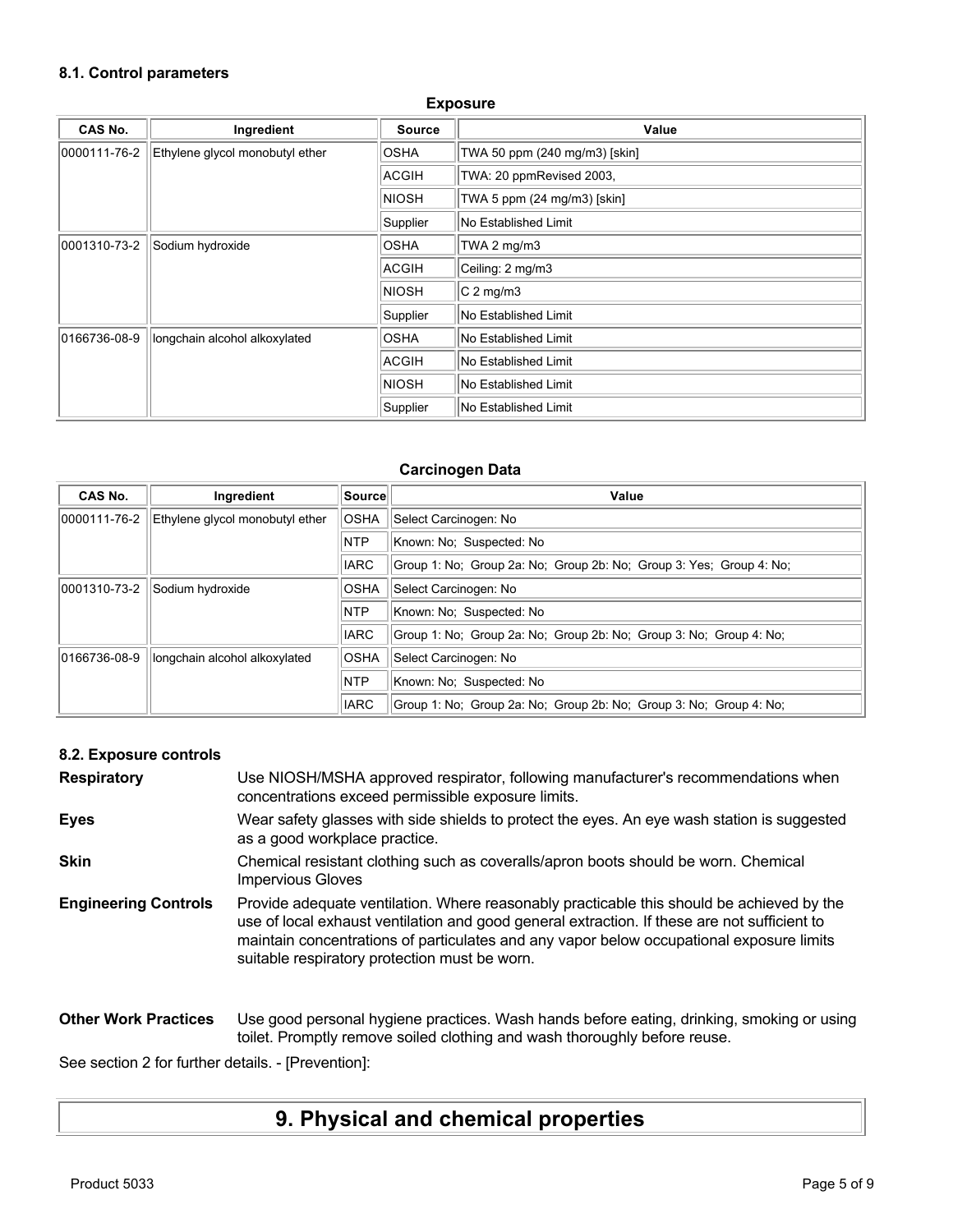| Appearance                                         | Light yellow Thin liquid                   |
|----------------------------------------------------|--------------------------------------------|
| Odor                                               | Mild                                       |
| <b>Odor threshold</b>                              | Not Measured                               |
| рH                                                 | $12.7 - 14.0$                              |
| Melting point / freezing point                     | Not Measured                               |
| Initial boiling point and boiling range            | $>212$ deg F                               |
| <b>Flash Point</b>                                 | >200 degrees F PMCC (non-flammable)        |
| Evaporation rate (Ether = 1)                       | 0.33                                       |
| <b>Flammability (solid, gas)</b>                   | Not Applicable                             |
| Upper/lower flammability or explosive<br>limits    | Lower Explosive Limit: Not Measured        |
|                                                    | <b>Upper Explosive Limit: Not Measured</b> |
|                                                    |                                            |
| Vapor pressure (Pa)                                | Not Determined                             |
| <b>Vapor Density</b>                               | Not Determined                             |
| <b>Specific Gravity</b>                            | 1.052 - 1.074                              |
| <b>Solubility in Water</b>                         | Not Measured                               |
| Partition coefficient n-octanol/water (Log<br>Kow) | Not Measured                               |
| <b>Auto-ignition temperature</b>                   | Not Measured                               |
| <b>Decomposition temperature</b>                   | Not Measured                               |
| <b>Viscosity (cSt)</b>                             | Not Measured                               |
| <b>Foaming</b>                                     | Moderate                                   |
| 9.2. Other information                             |                                            |

# **10. Stability and reactivity**

#### **10.1. Reactivity**

Hazardous Polymerization will not occur.

#### **10.2. Chemical stability**

Stable under normal circumstances.

#### **10.3. Possibility of hazardous reactions**

No data available.

### **10.4. Conditions to avoid**

No data available.

#### **10.5. Incompatible materials**

Any acidic material, ammonia, urea, oxidizable materials and metals such as nickel, copper, tin, aluminum and iron.

### **10.6. Hazardous decomposition products**

Hydrogen chloride and chlorine. Chlorine gas rate of decomposition increases with the concentration with temperatures above 85 degrees F (30C).

# **11. Toxicological information**

#### **Acute toxicity**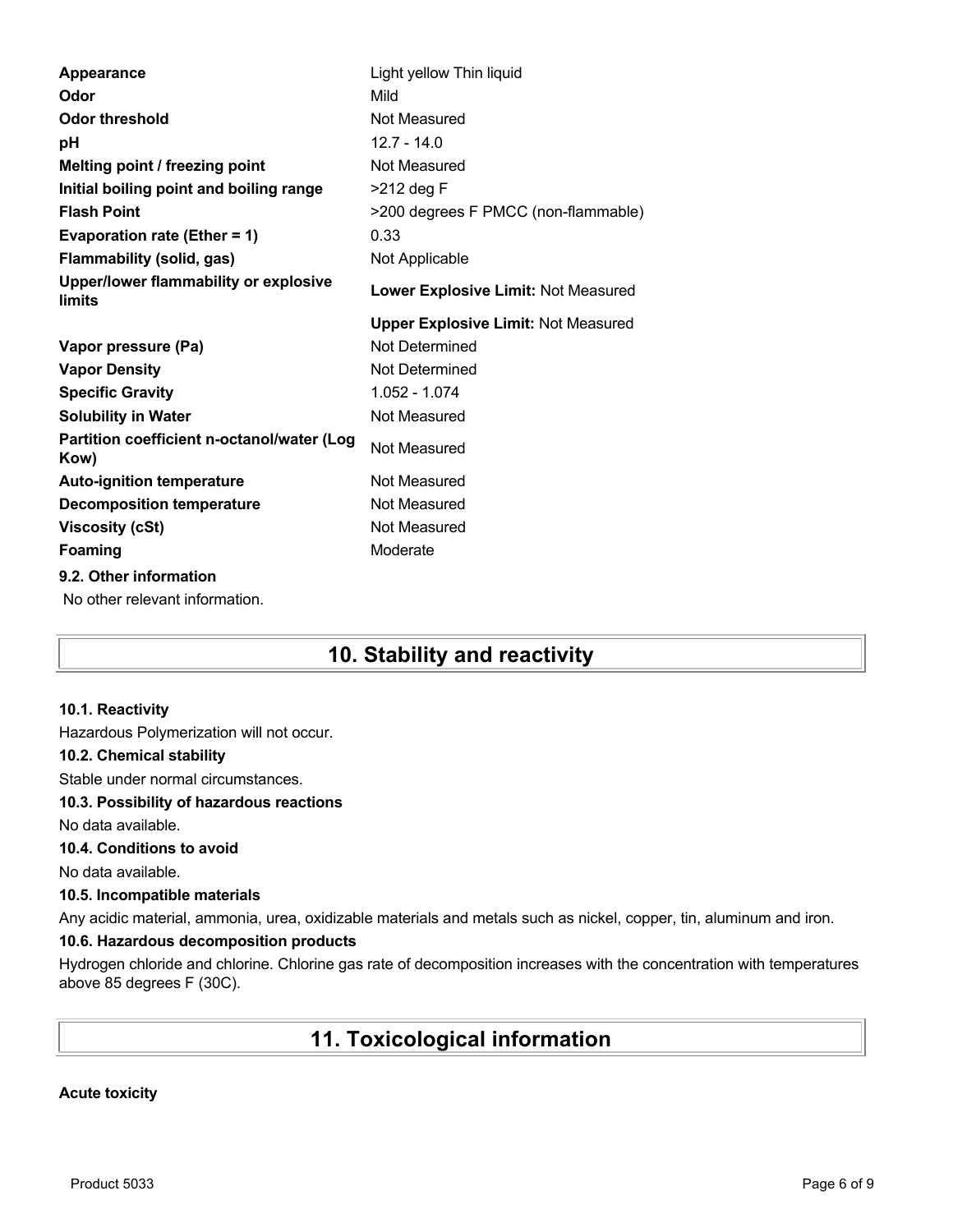| Ingredient                                    | Oral LD50,<br>mg/kg                      | Skin LD50,<br>mg/kg                      | <b>Inhalation</b><br>Vapor LD50,<br>mg/L/4hr | <b>Inhalation</b><br>Dust/Mist LD50.<br>mg/L/4hr | <b>Inhalation</b><br>Gas LD50,<br>ppm |
|-----------------------------------------------|------------------------------------------|------------------------------------------|----------------------------------------------|--------------------------------------------------|---------------------------------------|
| Sodium hydroxide - (1310-73-2)                | 6,600.00,<br>Mouse -<br>Category: NA     | 1,350.00,<br>Rabbit -<br>Category: 4     | 600.00, Mouse<br>- Category: NA              | No data available                                | No data<br>available                  |
| longchain alcohol alkoxylated - (166736-08-9) | No data<br>available                     | No data<br>available                     | No data<br>available                         | No data available                                | No data<br>available                  |
| Ethylene glycol monobutyl ether - (111-76-2)  | 1.414.00.<br>Guinea Pig -<br>Category: 4 | 1.200.00.<br>Guinea Pig -<br>Category: 4 | 173.00, Guinea<br>Pig - Category:<br>NA.     | INo data availablel                              | No data<br>available                  |

Note: When no route specific LD50 data is available for an acute toxin, the converted acute toxicity point estimate was used in the calculation of the product's ATE (Acute Toxicity Estimate).

| <b>Classification</b>         | Category | <b>Hazard Description</b>                |
|-------------------------------|----------|------------------------------------------|
| Acute toxicity (oral)         |          | Not Applicable                           |
| Acute toxicity (dermal)       |          | Not Applicable                           |
| Acute toxicity (inhalation)   |          | Not Applicable                           |
| Skin corrosion/irritation     | 1B       | Causes severe skin burns and eye damage. |
| Serious eye damage/irritation |          | Causes serious eye damage.               |
| Respiratory sensitization     |          | Not Applicable                           |
| Skin sensitization            |          | Not Applicable                           |
| Germ cell mutagenicity        |          | Not Applicable                           |
| Carcinogenicity               |          | Not Applicable                           |
| Reproductive toxicity         |          | Not Applicable                           |
| STOT-single exposure          |          | Not Applicable                           |
| STOT-repeated exposure        |          | Not Applicable                           |
| Aspiration hazard             |          | Not Applicable                           |

# **12. Ecological information**

### **12.1. Toxicity**

The preparation has been assessed following the conventional method of the Dangerous Preparations Directive 1999/45/EC and GHS and is not classified as dangerous for the environment, but contains substance(s) dangerous for the environment. See section 3 for details

## **Aquatic Ecotoxicity**

| Ingredient                                    | 96 hr LC50 fish,<br>mq/l    | 48 hr EC50 crustacea,<br>mg/l | ErC50 algae,<br>mq/l |
|-----------------------------------------------|-----------------------------|-------------------------------|----------------------|
| Sodium hydroxide - (1310-73-2)                | 196.00, Poecilia reticulata | 40.38, Ceriodaphnia dubia     | Not Available        |
| longchain alcohol alkoxylated - (166736-08-9) | Not Available               | Not Available                 | Not Available        |
| Ethylene glycol monobutyl ether - (111-76-2)  | 220.00, Fish (Piscis)       | 1,000.00, Daphnia magna       | Not Available        |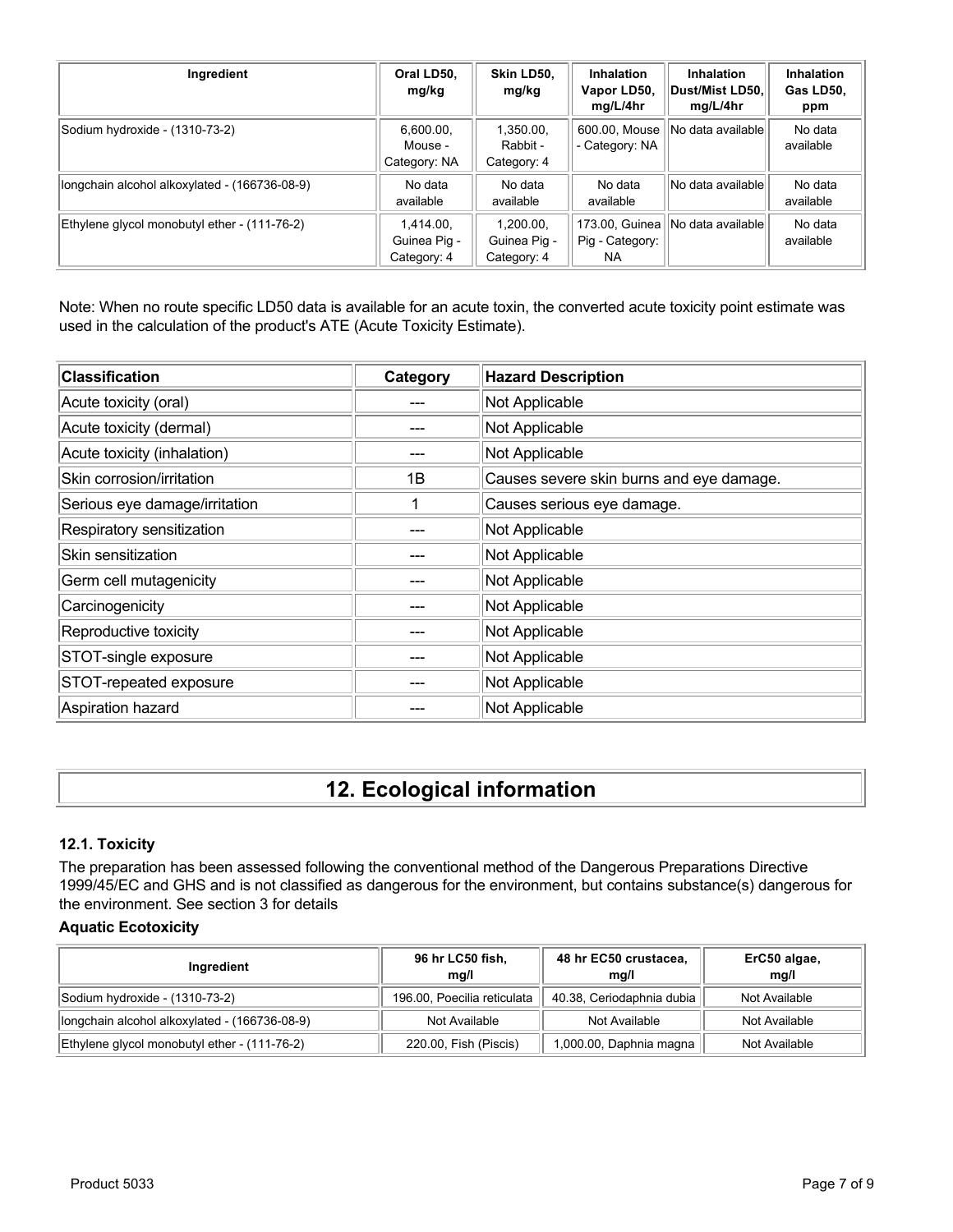### **12.2. Persistence and degradability**

There is no data available on the preparation itself.

### **12.3. Bioaccumulative potential**

Not Measured

**12.4. Mobility in soil**

No data available.

### **12.5. Results of PBT and vPvB assessment**

This product contains no PBT/vPvB chemicals.

# **12.6. Other adverse effects**

No data available.

# **13. Disposal considerations**

#### **13.1. Waste treatment methods**

Observe all federal, state and local regulations when disposing of this substance.

# **14. Transport information**

| NA1760                                         |
|------------------------------------------------|
| Compound, Cleaning, Liquid, (Sodium Hydroxide) |
| 8                                              |
| Ш                                              |
|                                                |

# **15. Regulatory information**

| <b>Regulatory Overview</b>                          | The regulatory data in Section 15 is not intended to be all-inclusive, only selected regulations<br>are represented. |
|-----------------------------------------------------|----------------------------------------------------------------------------------------------------------------------|
| <b>Toxic Substance</b><br><b>Control Act (TSCA)</b> | All components of this material are either listed or exempt from listing on the TSCA Inventory.                      |
| <b>WHMIS Classification</b>                         | $D2B$ F                                                                                                              |
| <b>US EPA Tier II Hazards</b>                       | Fire: No                                                                                                             |
|                                                     |                                                                                                                      |

**Sudden Release of Pressure:** No **Reactive:** No **Immediate (Acute):** Yes **Delayed (Chronic):** No

#### **EPCRA 311/312 Chemicals and RQs (lbs):**

Sodium hydroxide ( 1,000.00)

# **EPCRA 302 Extremely Hazardous :**

(No Product Ingredients Listed)

#### **EPCRA 313 Toxic Chemicals:**

Ethylene glycol monobutyl ether

**Proposition 65 - Carcinogens (>0.0%):** (No Product Ingredients Listed)

#### **Proposition 65 - Developmental Toxins (>0.0%):** (No Product Ingredients Listed)